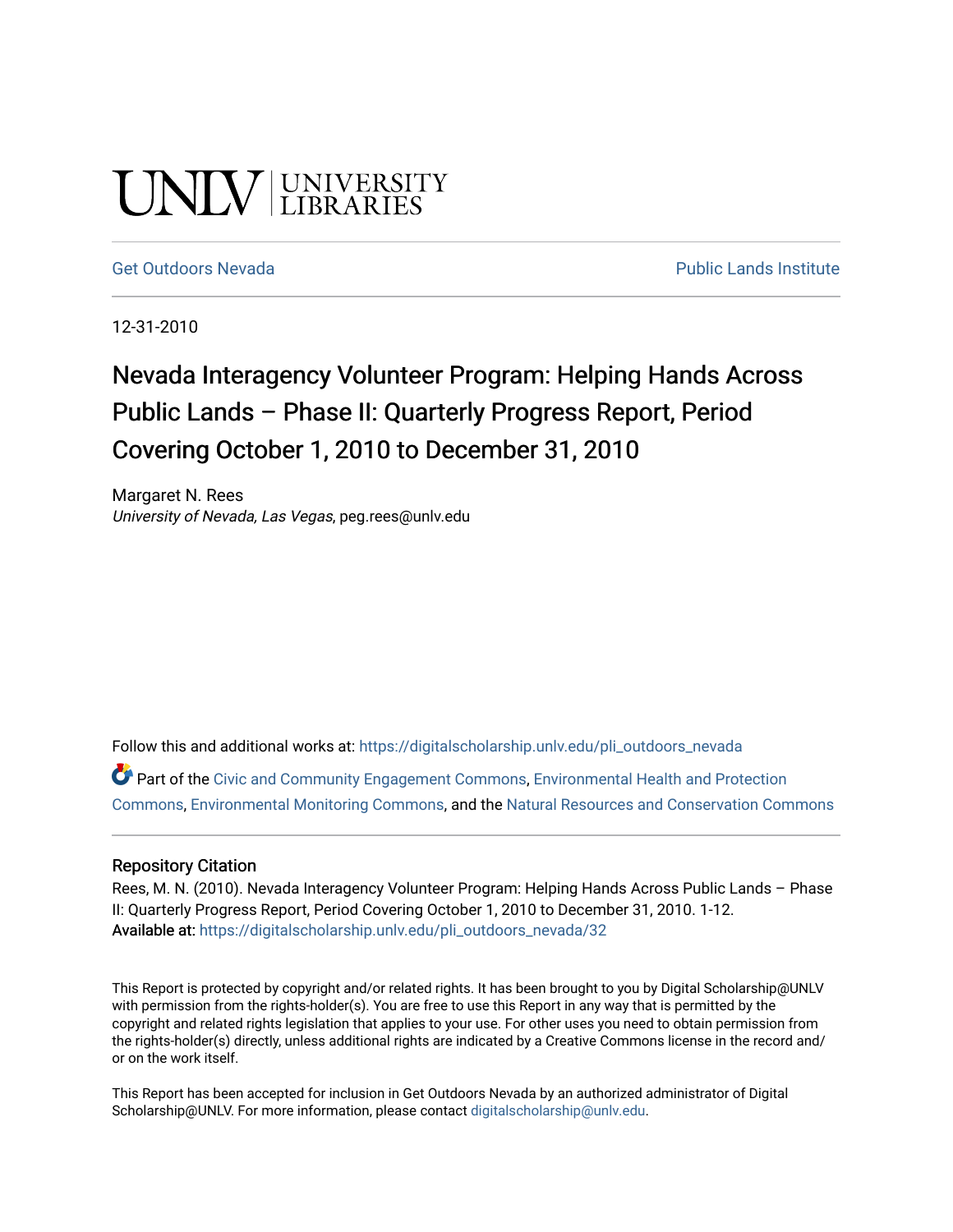

# **QUARTERLY PROGRESS REPORT**

University of Nevada, Las Vegas Period Covering October 1, 2010 to December 31, 2010

Cooperative Agreement Number H8R07060001 Task Agreement Number J8R07070001

Nevada Interagency Volunteer Program: Helping Hands Across Public Lands – Phase II

# **Executive Summary**

- The number of records in the volunteer database decreased by 1.17% over the last quarter. The database now contains 6,534 records.
- Results show an average of 836 visits per month, with an average of 2,081 pages viewed per month.
- Get Outdoors Nevada supported nineteen volunteer events in a variety of ways. These events utilized 1,225 volunteers whom contributed 6,921 hours of service.
- Volunteer fall training has been completed with 61 volunteers attending 3 trainings.
- Fall training has been completed.
- Spring training scheduling is underway.
- Volunteer Orientation Training Automation is scheduled to be completed in February.
- One hundred and thirty-four people attended the Volunteer Recognition Event.

# **Summary of Attachments**

IVP team meeting agendas

# **Task 1. Refine and maintain a quality Web-based volunteer database.**

The Volgistics volunteer database is now populated with 6,534 records. *(See Figure 1)*. The number of volunteers in the database decreased by 1.17% over the quarter and can be attributed to the database being purged in October 2010, archiving records that have had no activity in the past two years. This year we removed 1,716 records. However, there has been and increase of 1.06% from October to December 2010.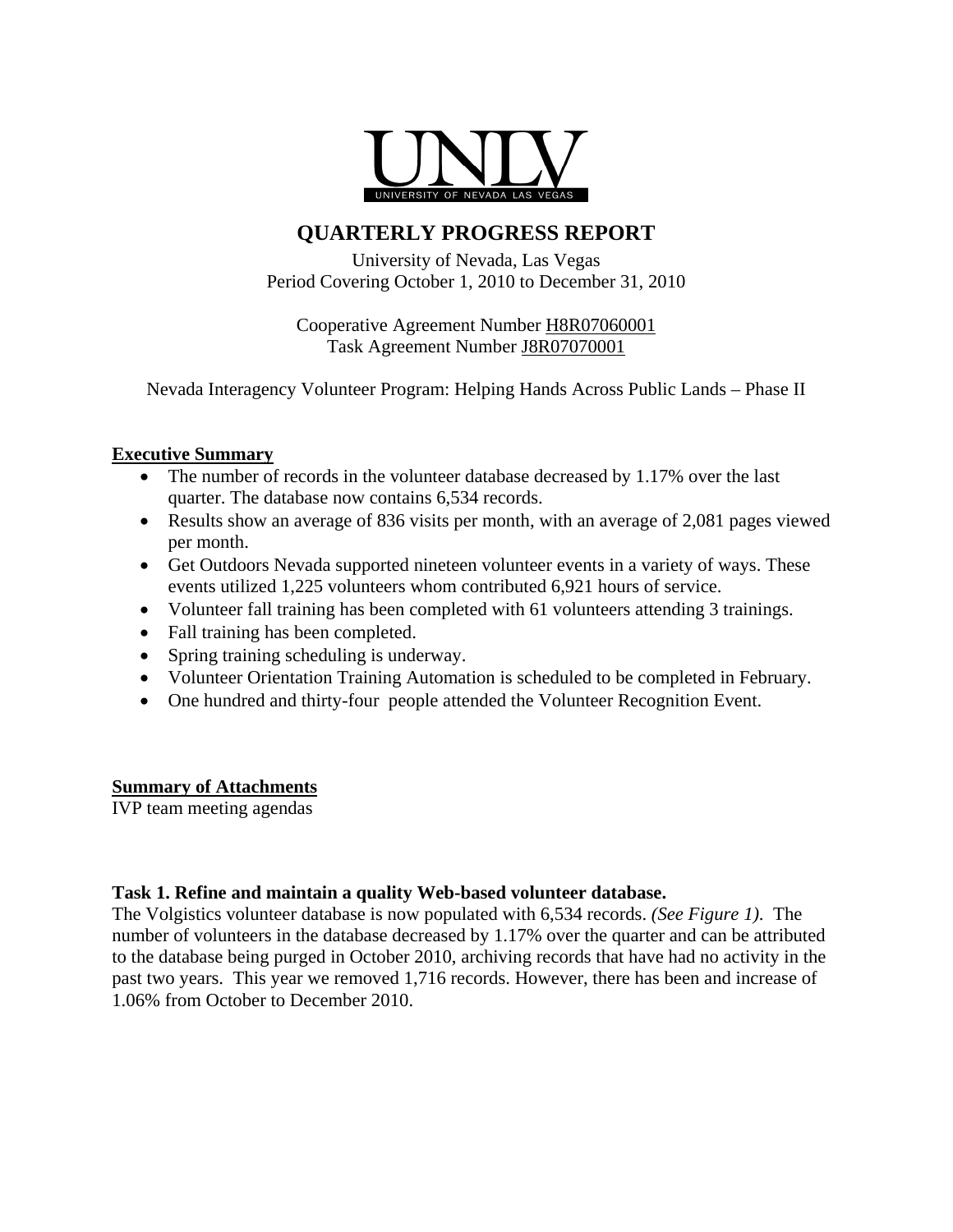

**Fig. 1 above shows the number of records in the database of volunteers.**

# **Task 2. Manage, update, and administer an IVP Website.**

The new tracking method continues to provide a more in depth look at the IVP Website. Results are as follows:

| Period           | Number of | Number of  | Average time  | First time |
|------------------|-----------|------------|---------------|------------|
|                  | visits    | page views | spent on site | visits     |
| October 1, 2010- | 1,188     | 2,936      | 00:01:57      | 55.30%     |
| October 31, 2010 |           |            |               |            |
| November 1,      | 661       | 1,730      | 00:01:51      | 57.49%     |
| 2010-November    |           |            |               |            |
| 30, 2010         |           |            |               |            |
| December 1,      | 660       | 1,579      | 00:01:22      | 53.64%     |
| 2010-December    |           |            |               |            |
| 31, 2010         |           |            |               |            |

#### **Table 1. Number of Website Visits**

**Table 1 shows the number of visits to the website, pages viewed, time spent and first time visitors.** 

- An average of 836 server requests per month, a decrease of 4.7% over the average for last quarter.
- An average of 2,081 pages viewed per month, a decrease of 5% over the average for the previous quarter. (See Fig. 2 below.)

The resulting decrease of server requests and page views may be attributed to the decrease in the number of newsletters sent out this quarter.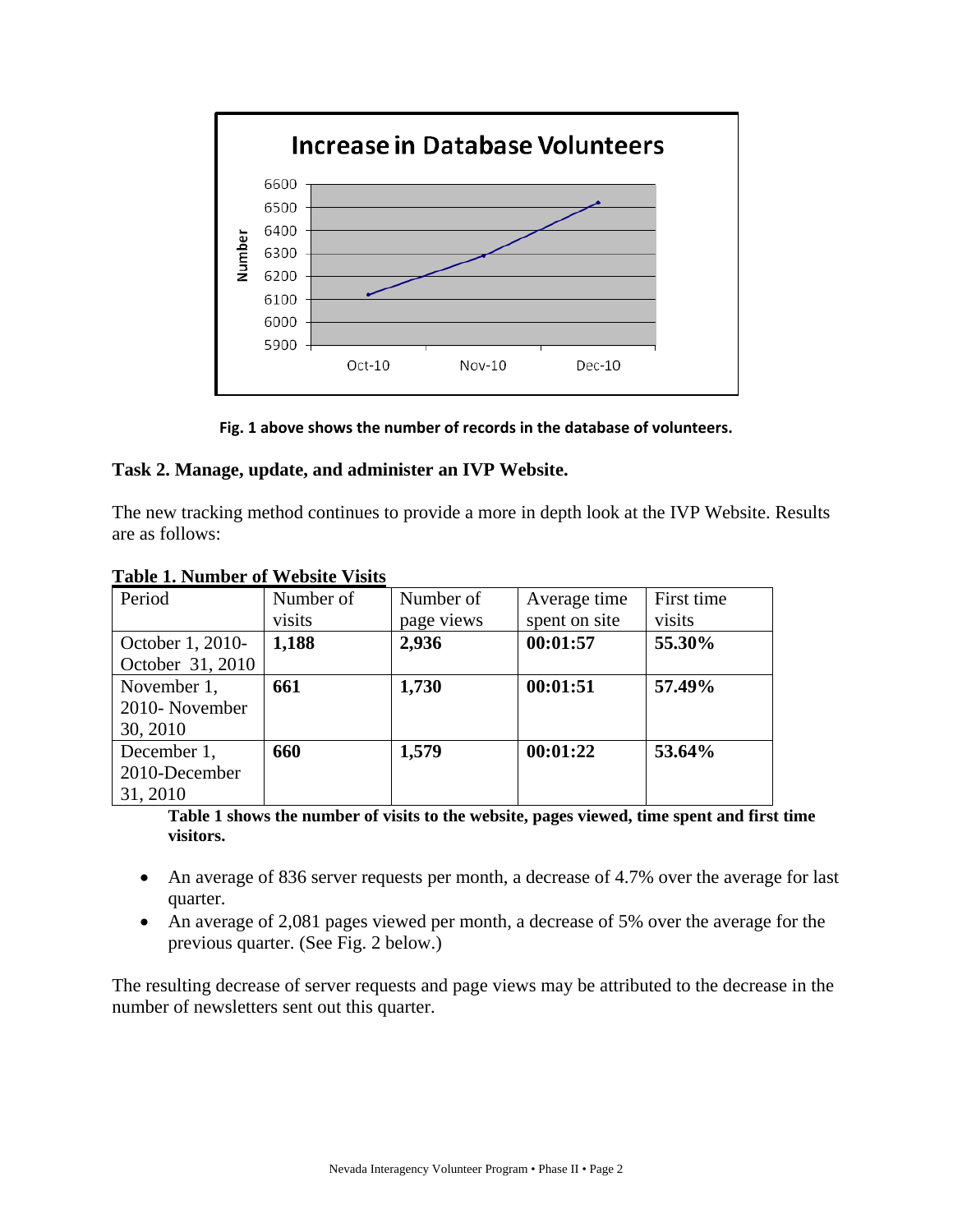

**Fig. 2 Get Outdoors Nevada Website Activity**

# **Task 3. Evaluate and revise, as appropriate, Standard Operating Procedures (SOPs) for all areas of interagency volunteer management.**

The Interagency Volunteer Team (IVP) met three times during the quarter, with its primary focus on volunteer orientation automation, Make-A-Difference Day events, and planning for spring events and training schedule. The volunteer Orientation Automation Project is on task to be completed in February 2011.

# **Task 4. Evaluate and update strategies and tools for volunteer recruitment.**

The IVP team continues to create and send out a monthly newsletter, which includes information on how to volunteer for upcoming volunteer opportunities. These opportunities include episodic volunteer opportunities, as well as operation volunteer opportunities. The IVP team also continues to recruit volunteers through *volunteer.gov* and their own agency websites.

Two community outreach events were attended. Staffed by the Public Lands Institute, these events are an opportunity to personally meet and recruit new people to volunteering with Get Outdoors Nevada. Table 2 contains a summary of the contacts made.

| <b>Event Name</b>                    | Number of<br><b>Direct Contacts</b> | Number added to<br><b>Mailing List</b> |
|--------------------------------------|-------------------------------------|----------------------------------------|
| <b>Volunteer Recognition Banquet</b> | 134                                 |                                        |
| National Trails Day                  | 534                                 | 62                                     |

|  | Table 2. Community Outreach Attendance October-December 2010 |
|--|--------------------------------------------------------------|
|  |                                                              |

In addition, the IVP team supported 19 volunteer events. Table 3 below highlights the number of volunteers recruited through Get Outdoors Nevada as well as the number of volunteers attending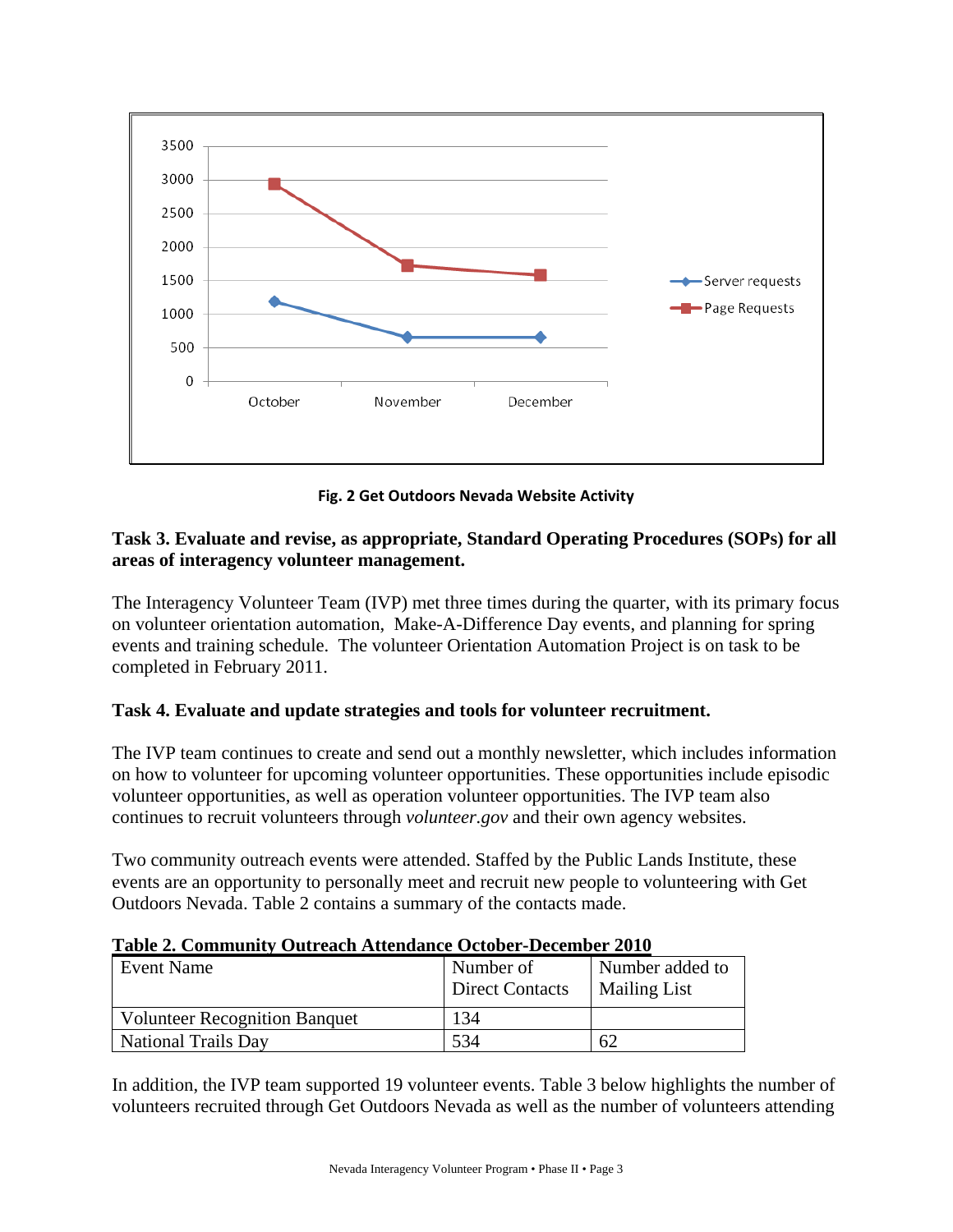the events. For many of the events in which attendance was greater than the number of volunteers registered through Get Outdoors Nevada reflects additional recruitment efforts by the four agencies.

# **Task 5. Support Agency Departments and SNAP Teams with conservation projects that require volunteer workforce on the public lands.**

The IVP team continues to work with other SNAP teams to provide logistical support for volunteer events. The Public Lands Institute provided support for the following events which are summarized in Table 3 below.

# **Moapa Valley NWR Tidy-up**

October 2, 2010-Moapa Valley NWR- USFWS Fourteen volunteers cleared three acres of construction debris, dead plant matter, and weeds.

# **Upper Lake Seed Sowing**

October 9, 2010- Pahranagat NWR- USFWS Two volunteers hand-tilled and planted native seeds about ½ acre of Upper Lake bank.

# **Cottonwood Cove Beach Clean-Up and Eco-Drive**

October 9, 2010- Cottonwood Cove-NPS A total of 223 volunteers participated. \*\*Recruitment through getoutdoorsnevada.org and newsletter, reservations taken by NPS.

# **Bridging America – Celebration Event**

October 14 and 16, 2010- NPS Over 600 volunteers donated approximately 4000 hours. \*\*Various recruitment methods used by NPS, including getoutdoorsnevada.org and newsletter, all reservations taken by NPS.

#### **Birdsong rail Construction**

October 23, 2010 **–** Corn Creek – USFWS A total of 34 volunteers completed the construction of 1300 feet of trail.

#### **Fairbanks Native Planting**

October 23, 2010 **–** Ash Meadows – USFWS Eleven volunteers planted 212 - 1 gallon plants along 500 feet of the Fairbanks outwash channel.

#### **Step Ladder**

October 23, 2010 **–** Middle Kyle – USFS Three volunteers finished the project of establishing 75 ft. of out-slope of tread, contouring backslope, etc.

#### **Sunrise Mountain Clean Up**

October 25– Sunrise Mountain – BLM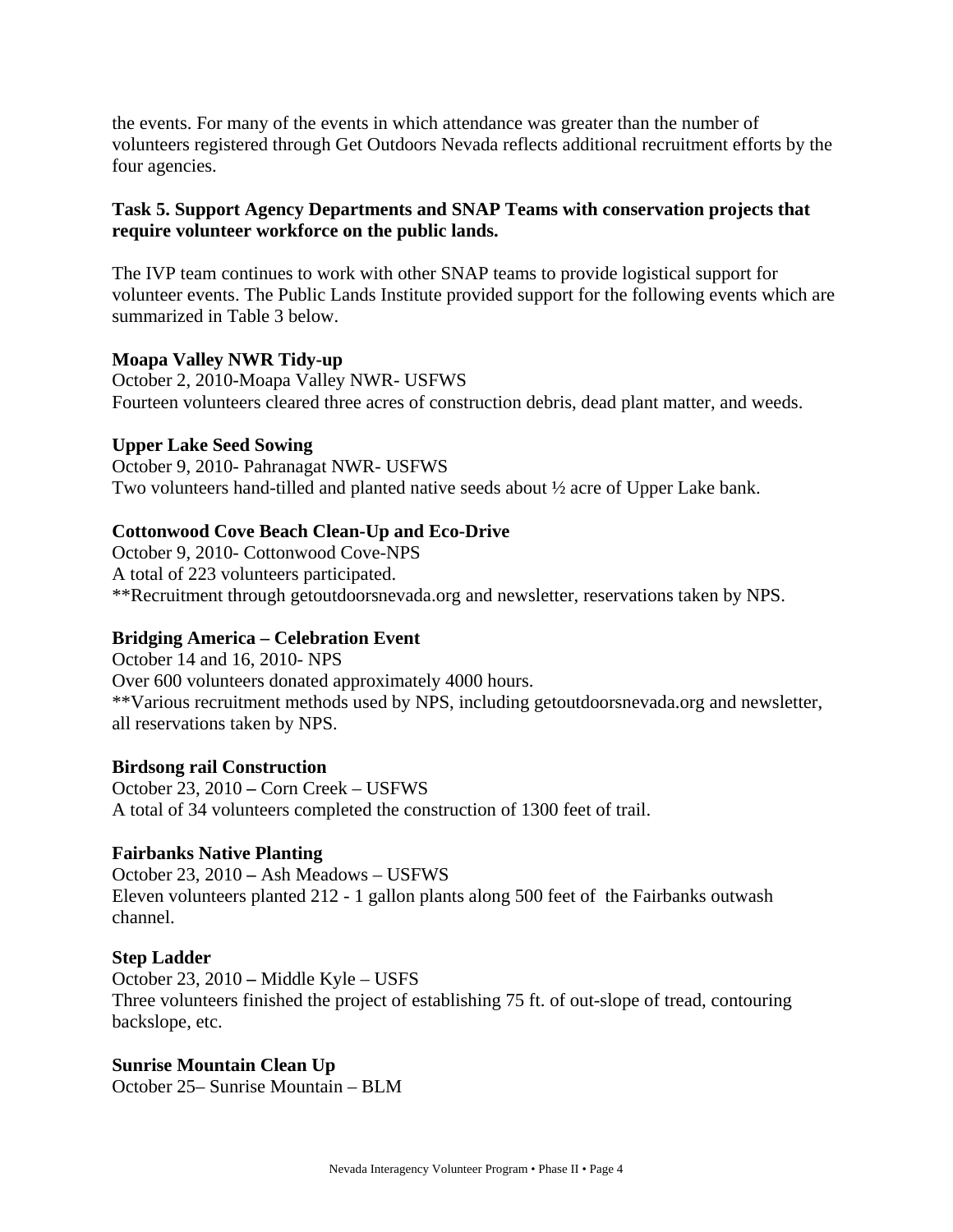Seventeen volunteers removed 250 cubic yards of trash

#### **Las Vegas Boat Harbor Clean-up & Eco-Dive**

October 30, 2010- NPS Thirty volunteers donated 120 hours. \*\*Recruitment through getoutdoorsnevada.org and newsletter, reservations taken by NPS.

#### **Make a Difference Day**

October 30, 2010- Red Rock Canyon- BLM

A total of109 volunteers contributed 606 hours completing 8 projects including; painting kiosks, replacing signs spreading landscaping stones, building concrete pads for BBQ's, planting native vegetation, repairing ¼ mile of trails at Red Springs, ½ mile of trail at Turtle Head Peak Trail, and ¼ mile of trail around the fee station.

#### **Birdsong Trail Construction**

October 30, 2010 – Corn Creek - USFWS Fourteen volunteers completed the construction of 1000 feet of trail.

#### **Sloan Canyon – Clean Up**

November 5, 2010 **–** Sloan Canyon- BLM A total of 6 Volunteers worked with NDOT and Southwest tactical to remove 140 cubic yards of trash from the shooting area of Sloan Canyon.

#### **Sloan Canyon- Clean Up**

November 6, 2010 **–** Sloan Canyon- BLM Nine volunteers removed 100 cubic yards of trash from the shooting area of Sloan Canyon.

#### **Cattail Cutting**

November 6, 2010– Ash Meadows-USFWS This event was cancelled. Not enough people signed up.

#### **Birdsong Trail Construction**

November 6, 2010- Corn Creek- BLM A total of 34 volunteers completed the construction of 1200 feet of trail.

#### **America Recycles Day**

November 13, 2010- Lake Mead NRA- NPS Callville Bay Marina Forty volunteers donated 160 hours. \*\*Recruitment through getoutdoorsnevada.org and newsletter, reservations taken by NPS.

#### **Weed Removal and Plant**

November 20, 2010- Moapa Valley National Wildlife Refuge- USFWS A total of 35 volunteers removed thousands of palm tree sprouts and cleared 1/3 of an acre of overgrown weeds. Two large empty planters were filled with soil and planted with native species.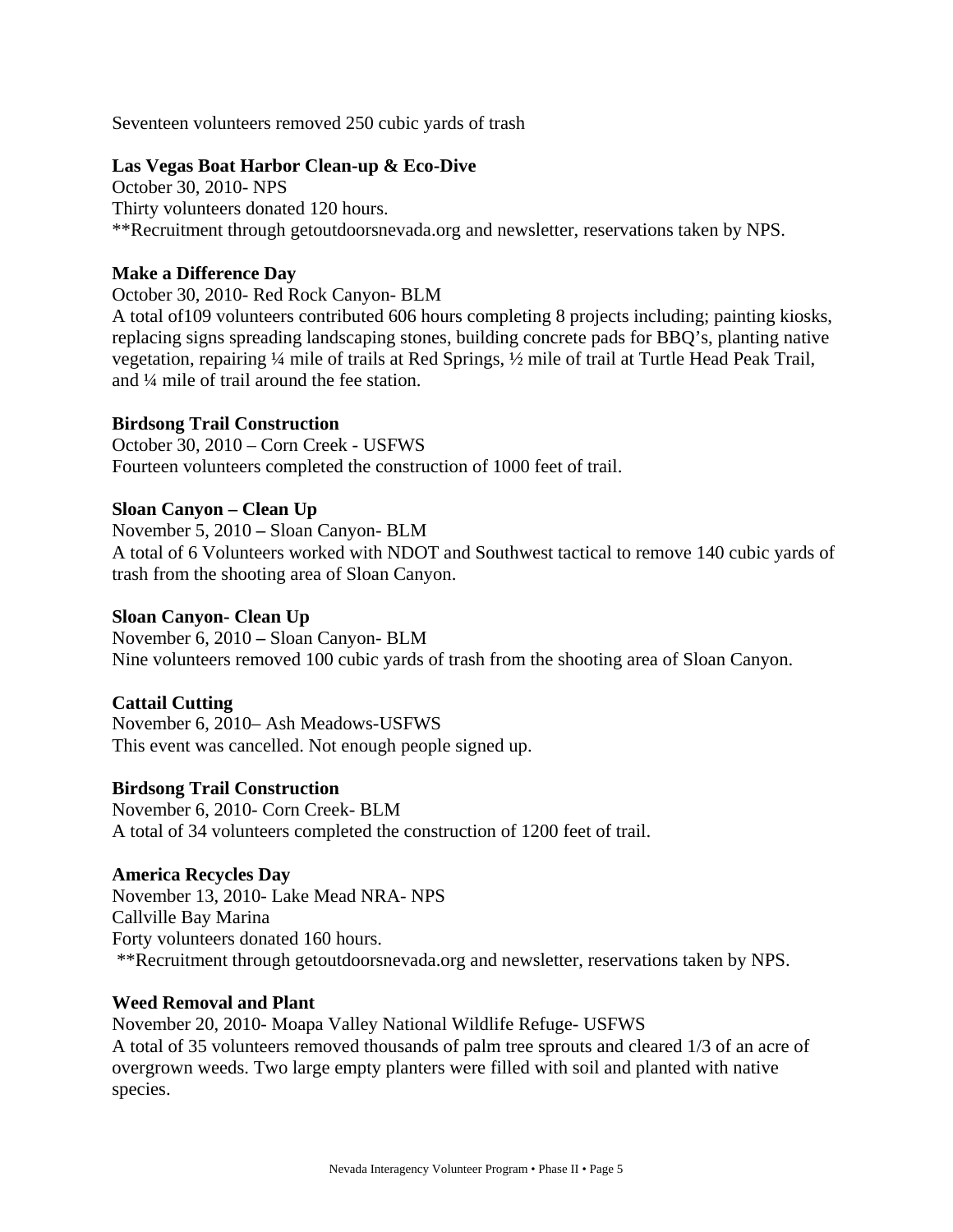#### **Stewardship Saturday**

December 4, 2010- Ash Meadows- USFWS Fourteen volunteers cleared about 200 feet of overgrown vegetation along the Crystal stream channel.

#### **Lovell Canyon Clean-Up**

December 11, 2010- Lovell Canyon-USFS Schylar Brown and members from troop # 624, along with two volunteers from Get Outdoors Nevada removed 35 cubic yards of debris from a shooting area off of Lovell Canyon road

#### **Bailey Middle School Field Trip**

December 14, 2010- The Great Unconformity- BLM A total of 28 Bailey Middle School students cleaned up 10 cubic yards of trash as part of a service-learning based field trip to the Great Unconformity

| Date          | Agency       | Location                   | Nature of<br>Work              | Number of<br>Volunteers | Accomplishments                                                                                               | Total<br>Volunteer<br>Hours |
|---------------|--------------|----------------------------|--------------------------------|-------------------------|---------------------------------------------------------------------------------------------------------------|-----------------------------|
| 10/02/2010    | <b>USFWS</b> | Moapa Valley<br><b>NWR</b> | Tidy-up                        | 14                      | 3 acres<br>construction, dead<br>plant matter, and<br>weeds were<br>removed.                                  | 70                          |
| 10/09/2010    | <b>USFWS</b> | Pahranagat<br><b>NWR</b>   | Planting                       | $\overline{2}$          | About $\frac{1}{2}$ acre of<br><b>Upper Lake bank</b><br>was hand-tilled and<br>planted with native<br>seeds. | 13                          |
| 10/09/2010    | <b>NPS</b>   | Cottonwood<br>Cove         | Clean-Up and<br>Eco Drive      | 223                     |                                                                                                               | 892                         |
| 10/14&16/2010 | <b>NPS</b>   |                            | Celebration<br>Event           | 600                     |                                                                                                               | 4000                        |
| 10/23/2010    | <b>USFWS</b> | <b>Corn Creek</b>          | Trail<br><b>Building</b>       | 34                      | Volunteers<br>completed the<br>construction of<br>1300 feet of trail.                                         | 190                         |
| 10/23/2010    | <b>USFWS</b> | <b>Ash Meadows</b>         | <b>Native Seed</b><br>Planting | 11                      | 212 - 1 gallon plants<br>were planted along<br>500 feet of the<br>Fairbanks outwash<br>channel.               | 74                          |
| 10/23/2010    | <b>FS</b>    | Middle Kyle                | Trail<br><b>Building</b>       | 3                       | finished the project<br>of establishing 75 ft.<br>of out-slope of                                             | 18                          |

#### **Table 3. 2010 IVP Volunteer Events – October - December 2010**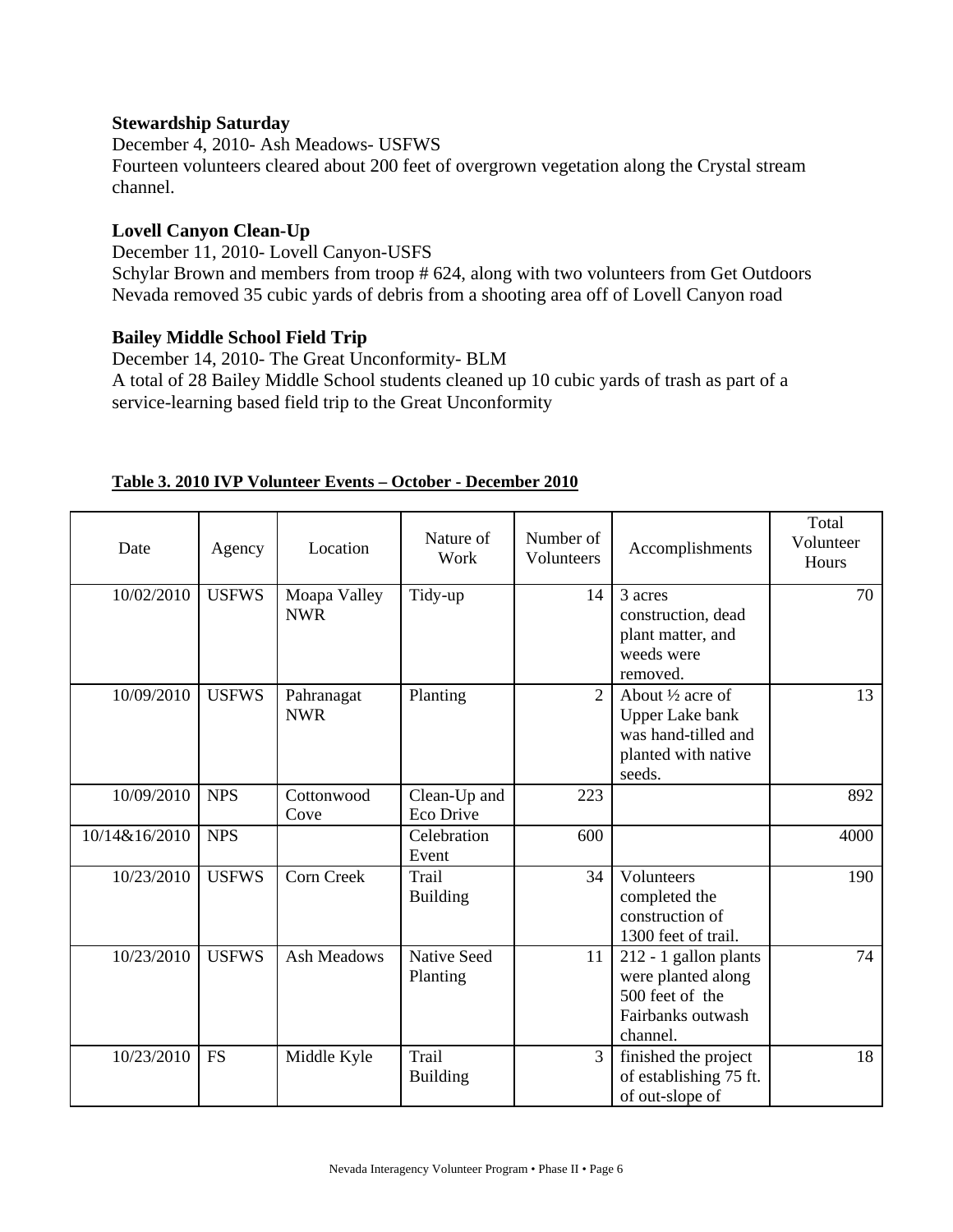|            |              |                                                |                                 |                                    | tread, contouring<br>backslope ,etc.                                                                                                                                                                                                                                                                                                                       |     |
|------------|--------------|------------------------------------------------|---------------------------------|------------------------------------|------------------------------------------------------------------------------------------------------------------------------------------------------------------------------------------------------------------------------------------------------------------------------------------------------------------------------------------------------------|-----|
| 10/25/2010 | <b>BLM</b>   | Sunrise<br>Mountain                            | Sunrise<br>Mountain<br>Clean Up | 17                                 | 250 cubic yards of<br>trash removed.                                                                                                                                                                                                                                                                                                                       | 40  |
| 10/30/2010 | <b>BLM</b>   | Red Rock<br>Canyon-Make<br>a Difference<br>Day | Trail<br>Construction           | 109<br>27 ages 5-12<br>82 ages 16+ | 8 projects were<br>completed,<br>including; painting<br>kiosks, replacing<br>signs spreading<br>landscaping stones,<br>building concrete<br>pads for BBQ's,<br>planting native<br>vegetation,<br>repairing 1/4 mile of<br>trails at Red<br>Springs, 1/2 mile of<br>trail at Turtle Head<br>Peak Trail, and 1/4<br>mile of trail around<br>the fee station. | 606 |
| 10/30/2010 | <b>USFWS</b> | Corn Creek                                     | Trail<br>Construction           | 14                                 | Completed the<br>construction of<br>1000 feet of trail.                                                                                                                                                                                                                                                                                                    | 70  |
| 10/30/2010 | <b>NPS</b>   | Las Vegas<br><b>Boat Harbor</b>                | Clean-Up and<br>Eco-Drive       | 30                                 |                                                                                                                                                                                                                                                                                                                                                            | 120 |
| 11/05/2010 | <b>BLM</b>   | Sloan Canyon                                   | Clean Up                        | 6                                  | 140 cubic yards of<br>trash removed. One<br>boat removed.                                                                                                                                                                                                                                                                                                  | 30  |
| 11/06/2010 | <b>BLM</b>   | Sloan Canyon                                   | Clean Up                        | 9                                  | 100 Cubic yards of<br>trash removed.                                                                                                                                                                                                                                                                                                                       | 45  |
| 11/06/2010 | <b>USFWS</b> | Corn Creek                                     | Trail<br>Construction           | 34                                 | Completed the<br>construction of<br>1200 feet of trail.                                                                                                                                                                                                                                                                                                    | 174 |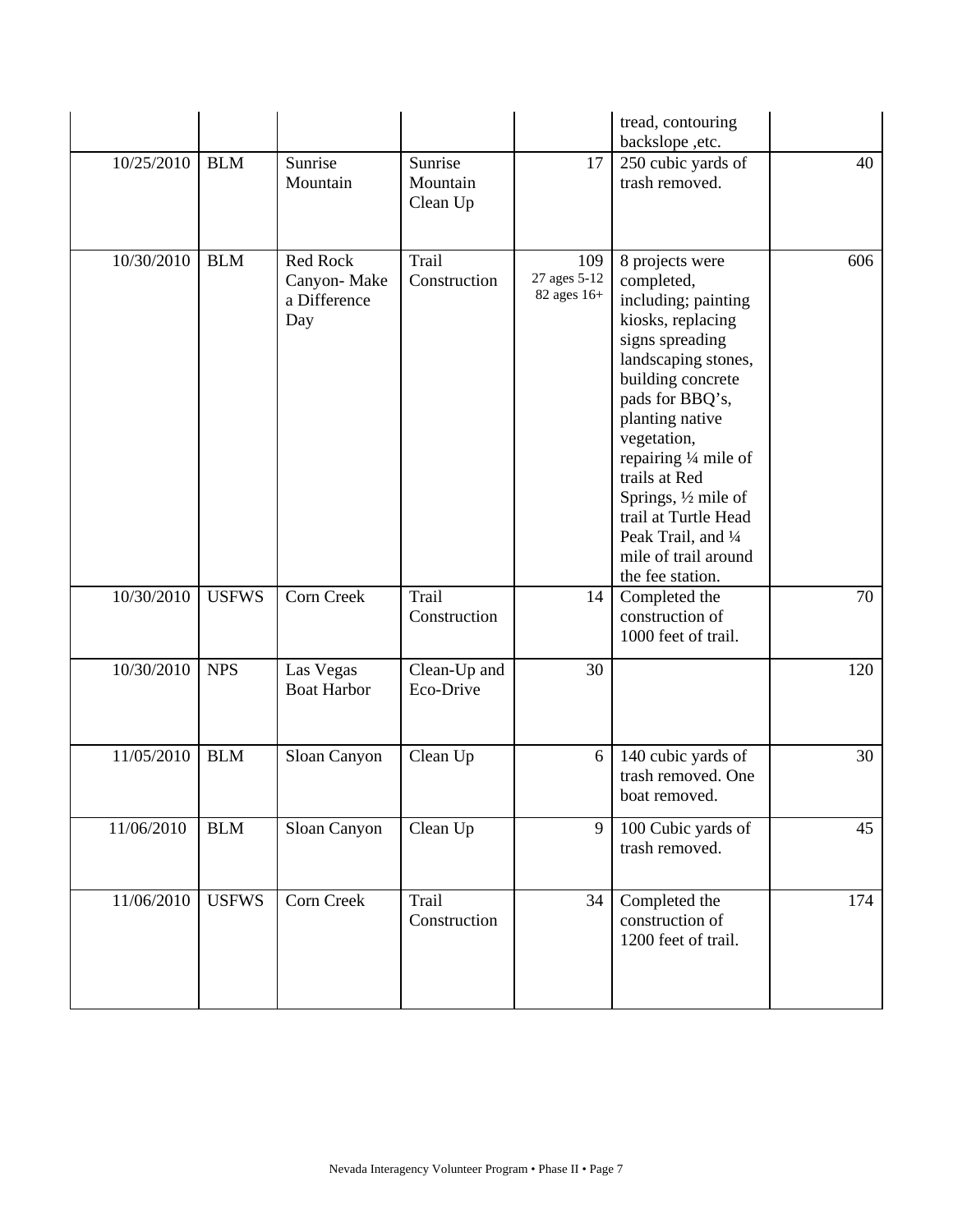| 11/13/2010    | <b>NPS</b>   | Lake Mead<br><b>NRA</b> | America<br>Recycles<br>Day-Clean<br>Up        | 40                                         |                                                                                                                                                                                                  | 160   |
|---------------|--------------|-------------------------|-----------------------------------------------|--------------------------------------------|--------------------------------------------------------------------------------------------------------------------------------------------------------------------------------------------------|-------|
| 11/20/2010    | <b>USFWS</b> | Moapa Valley            | Weed<br>Removal                               | 35                                         | Removed thousands<br>of palm tree sprouts<br>and cleared 1/3 of<br>an acre of<br>overgrown weeds.<br>Two large empty<br>planters were filled<br>with soil and<br>planted with native<br>species. | 243   |
| 12/04/2010    | <b>USFWS</b> | Ash Meadows             | Cattail<br>Cutting                            | 14                                         | About 200 feet<br>cleared of<br>overgrown<br>vegetation along the<br>Crystal stream<br>channel.                                                                                                  | 56    |
| 12/11/2010    | <b>USFS</b>  | Lovell Canyon           | Clean-Up                                      | $2+$<br>Schylar<br>Brown and<br>troop #624 | 35 cubic yards of<br>trash and debris<br>were removed from<br>a shooting area.                                                                                                                   | 8     |
| 12/14/2010    | <b>BLM</b>   | Great<br>Unconformity   | <b>Bailey</b><br>Middle<br>School<br>Clean-up | 28                                         | 10 cubic yards of<br>trash were removed.                                                                                                                                                         | 112   |
| <b>TOTALS</b> |              |                         |                                               | 1,225                                      |                                                                                                                                                                                                  | 6,921 |

**Table 3 shows the details of the types of events that were conducted with the assistance of the IVP team from October to December, 2010** 

# **Task 6. Evaluate, refine, enhance, and deliver interagency volunteer orientation and training program.**

The IVP team has contracted UNLV's Division of Educational Outreach, Office of Distance Education to create an automated version of the IVP volunteer orientation training. This project will allow the IVP team to deliver the orientation training to a wider audience using fewer staff.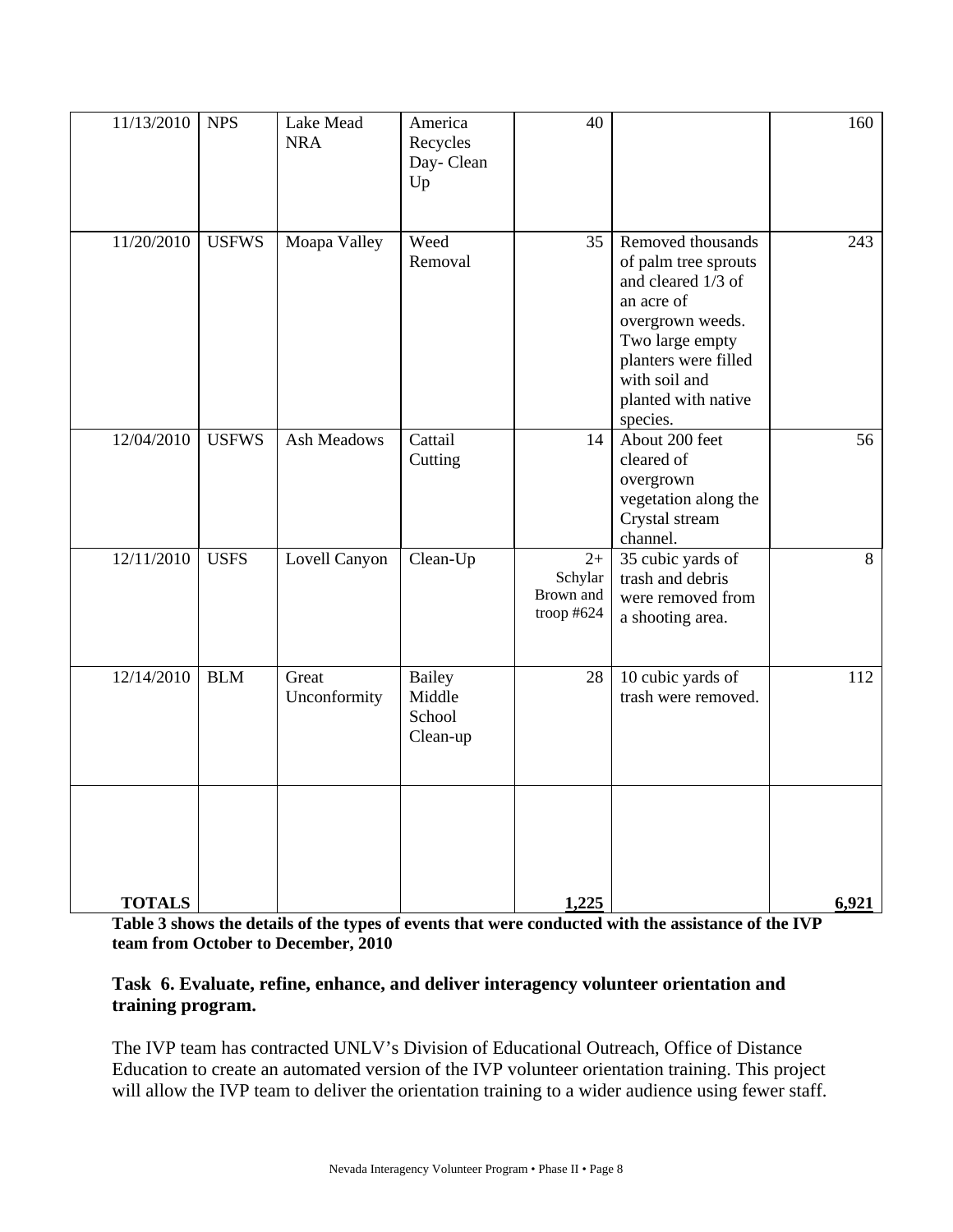The first draft of the automation project is complete and currently under review by the IVP team. The final version will be completed in February 2011. Upon completion the IVP team will resume orientation trainings using the newly created DVD's.

The IVP team has scheduled volunteer supervisory training for 1/26/11, from 9:00am – 2:30pm at Lake Mead Safety Training Building.

Nancy Bernard is hosting an Advanced Supervisor Training on  $3/1/11 - 3/3/11$ . This training is primarily for NPS employees; however, Nancy will allow other agencies to register for any open seats.

In addition, four trainings were scheduled this quarter. Table 4 summarizes the trainings offered.

| Date/Time                   | <b>Event Name</b><br>Location |                                  | <b>Description</b> | <b>Number of</b><br><b>Volunteers</b> |
|-----------------------------|-------------------------------|----------------------------------|--------------------|---------------------------------------|
|                             |                               |                                  |                    | <b>Attended</b>                       |
| <b>Saturday, October 23</b> | Small mammals,                | Moapa Valley National Wildlife   | Volunteer          | 30                                    |
| 10:00AM                     | birds, and fossils            | Refuge                           | enrichment         |                                       |
| <b>Saturday, November 6</b> | <b>CPR/First Aid</b>          | Lake Mead –Safety First Building | Volunteer          | Cancelled                             |
| 9:00 AM                     |                               |                                  | enrichment         |                                       |
| <b>Saturday, November</b>   | Small Mammals,                | Moapa Valley National Wildlife   | Volunteer          | 8                                     |
| 13                          | Birds, and Fossils            | Refuge                           | enrichment         |                                       |
| 10:00AM                     |                               |                                  |                    |                                       |
| <b>Saturday, November</b>   | <b>CPR/First Aid</b>          | Red Rock Canyon NCA Visitor      | Volunteer          | 23                                    |
| 13                          |                               | Center                           | enrichment         |                                       |
| 9:00AM                      |                               |                                  |                    |                                       |

#### **Table 4. October- December 2010 Trainings**

Table 4 shows the details of the types of trainings that were scheduled by agencies in October -**December of 2010.** 

Submitted by:

Margaret N. Rees, Principal Investigator Date

January 4, 2011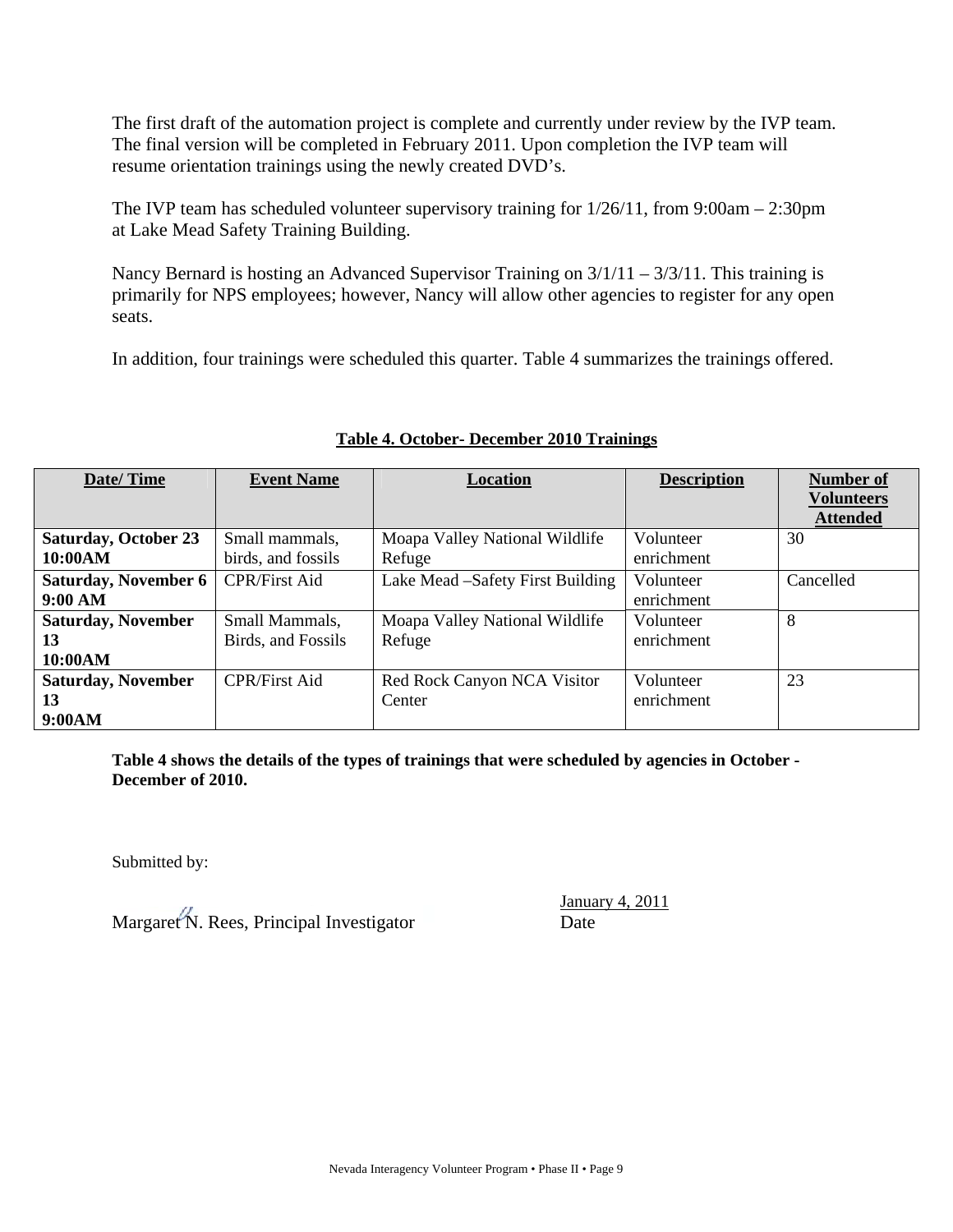#### **AGENDA ‐IVP Meeting**

| Date:                     | October 6, 2010                                                    |
|---------------------------|--------------------------------------------------------------------|
| <b>Meeting Location:</b>  | NPS Head-quarter's Building                                        |
| <b>Meeting Called By:</b> | Nancy Bernard (NPS) and Dan Chase (PLI)                            |
| <b>Attendees:</b>         | Jim Cribbs (BLM) & Mark Tanaka-Sanders (BLM), Angelina Yost (USFW) |
|                           | Amy Nichols (USFS)                                                 |

**Lunch – Please bring lunch – we will eat while we work.**

| $11:00 - 11:20$ | November Newsletter-<br>Dan<br>Bring information for Dan                                                 |
|-----------------|----------------------------------------------------------------------------------------------------------|
| $11:20 - 12:00$ | <b>NAI Conference Presentation</b><br>Dan and Nancy<br>Brainstorm 3 obstacles and ways to overcome them. |
| $12:00 - 3:30$  | <b>Banquet - Update</b><br><b>Tammy Gerber</b><br>Provide update about progress and process.             |
| $3:30 - 3:45$   | <b>Automation of IVP Orientation</b><br>Dan<br>Provide update on process                                 |
| $3:45 - 4:00$   | <b>Event /Training Updates</b><br>Dan<br>Update                                                          |

Meeting Locations – 2010

| Angelina          | <b>Nancy</b>   | Amy               | Jim             |
|-------------------|----------------|-------------------|-----------------|
| January 14        | February 11    | March 4           | April 8         |
| IA Building - F&W | NPS HQ Conf Rm | IA Building - FS  | <b>Red Rock</b> |
| May <sub>21</sub> | <b>June 10</b> | Julv <sub>8</sub> | August 12       |
| IA Building - F&W | NPS HQ Conf Rm | IA Building - FS  | <b>Red Rock</b> |
| September 9       | October 14     | November 4        | December 9      |
| IA Building-F&W   | NPS HQ Conf Rm | IA Building - FS  | <b>Red Rock</b> |

Newsletter – 2010

|            | Month          | Due                            | Month           | Due                        | Month      | Due        |
|------------|----------------|--------------------------------|-----------------|----------------------------|------------|------------|
| FS         | <del>Jan</del> | Apr $1st$                      | May             | April 1st                  | Sept       | Aug $1st$  |
| <b>BLM</b> | <b>Feb</b>     | Jan <sub>4</sub> <sup>st</sup> | <del>June</del> | $\text{May 4}^{\text{st}}$ | <b>Oct</b> | Sept $1st$ |
| <b>FWS</b> | Mar            | Feb.1 <sup>st</sup>            | July            | June $1^{st}$              | <b>Nov</b> | Oct $1st$  |
| <b>NPS</b> | April          | Mar $1^{st}$                   | Aug             | July <sup>4</sup>          | <b>Dec</b> | Nov $1st$  |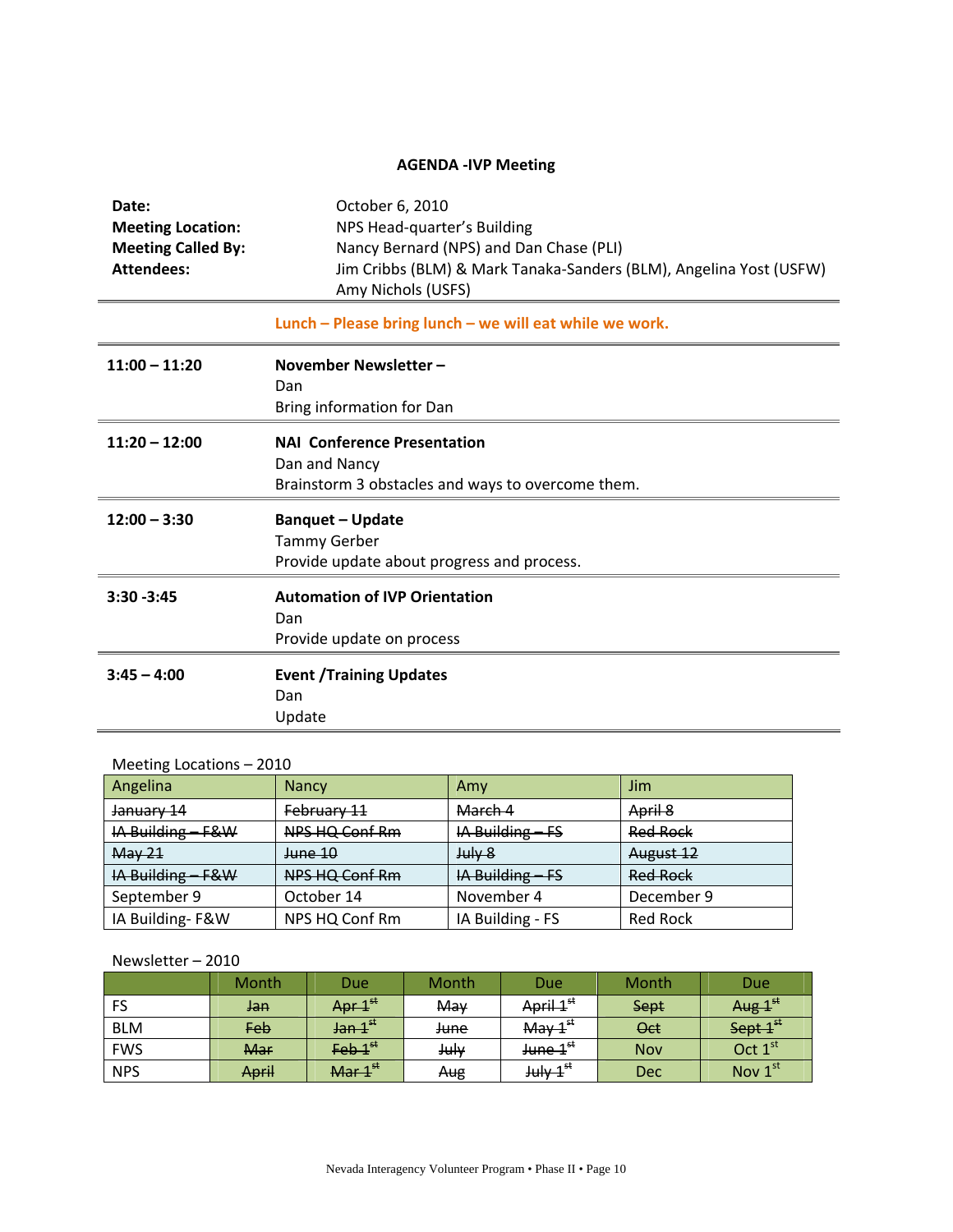# **AGENDA ‐IVP Meeting**

| Date:                     | November 4, 2010                                                                                                            |  |  |
|---------------------------|-----------------------------------------------------------------------------------------------------------------------------|--|--|
| <b>Meeting Location:</b>  | <b>UNLV Distance Education</b>                                                                                              |  |  |
| <b>Meeting Called By:</b> | Nancy Bernard (NPS) and Dan Chase (PLI)                                                                                     |  |  |
| <b>Attendees:</b>         | Jim Cribbs (BLM) & Mark Tanaka-Sanders (BLM), Angelina Yost (USFW),                                                         |  |  |
|                           | Amy Nichols (USFS), Christine Ditzler (UNLV Instructional Design)                                                           |  |  |
| $10:00 - 12:00$           | <b>Volunteer Orientation Automation Project</b><br>Team will meet with UNLV Instructional Design team to discuss automation |  |  |
|                           | project                                                                                                                     |  |  |
| $12:00 - 1:30$            | <b>Working Lunch - Event Training Updates</b><br>Team will discuss past events, NAI conference, and trainings               |  |  |

#### Meeting Locations – 2010

| Angelina          | <b>Nancy</b>   | Amv               | Jim             |
|-------------------|----------------|-------------------|-----------------|
| January 14        | February 11    | March 4           | April 8         |
| IA Building - F&W | NPS HQ Conf Rm | IA Building - FS  | <b>Red Rock</b> |
| $\text{May }21$   | <b>June 10</b> | Julv <sub>8</sub> | August 12       |
| IA Building - F&W | NPS HQ Conf Rm | IA Building - FS  | <b>Red Rock</b> |
| September 9       | October 14     | November 4        | December 9      |

Newsletter – 2010

|            | Month          | Due                   | Month           | Due                        | Month      | Due                 |
|------------|----------------|-----------------------|-----------------|----------------------------|------------|---------------------|
| FS         | <del>Jan</del> | Arr 1 <sup>st</sup>   | May             | April 1st                  | Sept       | Aug $1st$           |
| <b>BLM</b> | <b>Feb</b>     | $tan 1$ <sup>st</sup> | <del>June</del> | $\text{May 1}^{\text{st}}$ | <b>Oct</b> | Sept $1st$          |
| <b>FWS</b> | Mar            | Feb.1 <sup>st</sup>   | July            | $H$ une $1st$              | <b>Nov</b> | Oct $1^{\text{st}}$ |
| <b>NPS</b> | April          | Mar 1 <sup>st</sup>   | Aug             | July 4 <sup>st</sup>       | Dec        | Nov $1st$           |